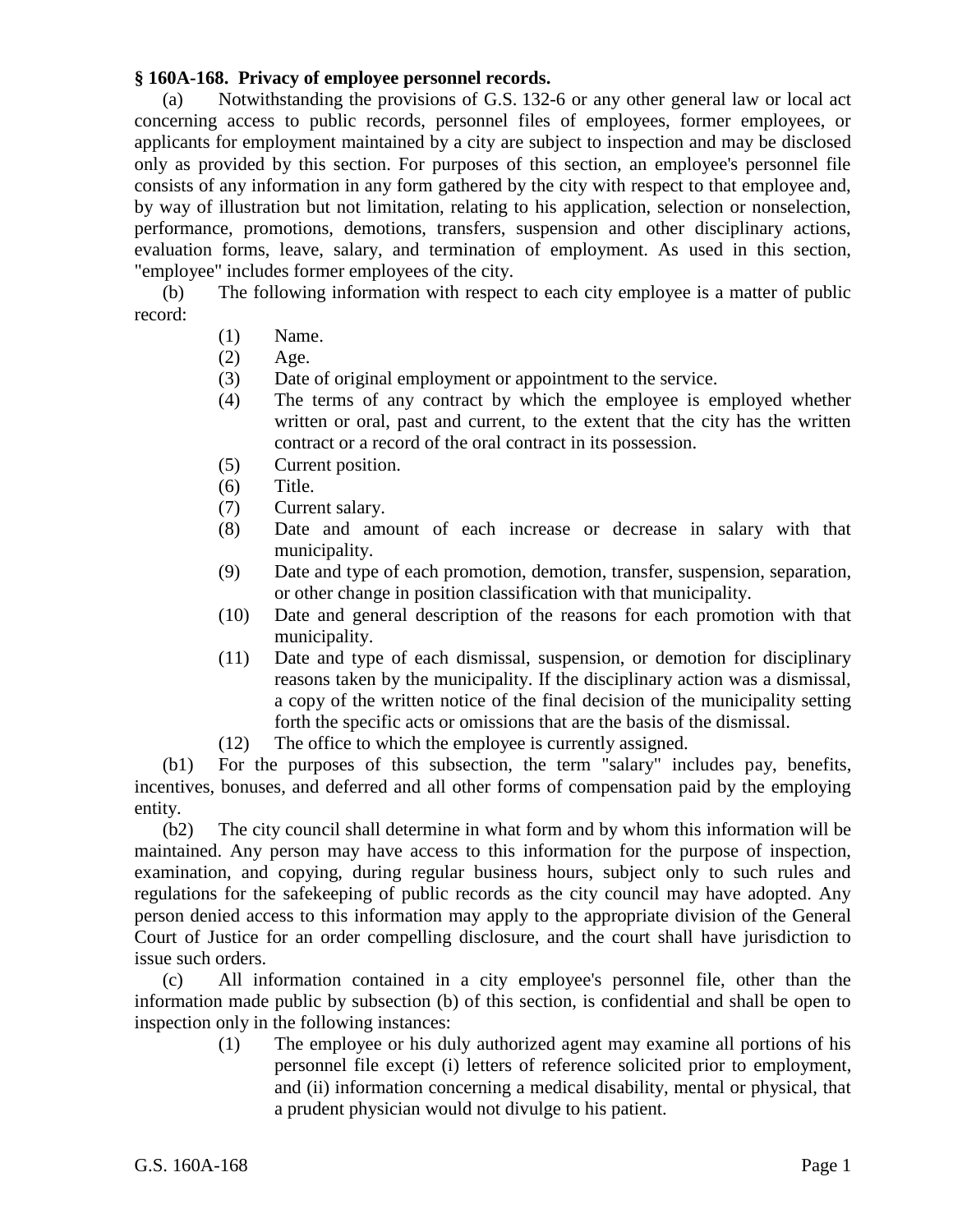- (2) A licensed physician designated in writing by the employee may examine the employee's medical record.
- (3) A city employee having supervisory authority over the employee may examine all material in the employee's personnel file.
- (4) By order of a court of competent jurisdiction, any person may examine such portion of an employee's personnel file as may be ordered by the court.
- (5) An official of an agency of the State or federal government, or any political subdivision of the State, may inspect any portion of a personnel file when such inspection is deemed by the official having custody of such records to be inspected to be necessary and essential to the pursuance of a proper function of the inspecting agency, but no information shall be divulged for the purpose of assisting in a criminal prosecution (of the employee), or for the purpose of assisting in an investigation of (the employee's) tax liability. However, the official having custody of such records may release the name, address, and telephone number from a personnel file for the purpose of assisting in a criminal investigation.
- (6) An employee may sign a written release, to be placed with his personnel file, that permits the person with custody of the file to provide, either in person, by telephone, or by mail, information specified in the release to prospective employers, educational institutions, or other persons specified in the release.
- (7) The city manager, with concurrence of the council, or, in cities not having a manager, the council may inform any person of the employment or nonemployment, promotion, demotion, suspension or other disciplinary action, reinstatement, transfer, or termination of a city employee and the reasons for that personnel action. Before releasing the information, the manager or council shall determine in writing that the release is essential to maintaining public confidence in the administration of city services or to maintaining the level and quality of city services. This written determination shall be retained in the office of the manager or the city clerk, and is a record available for public inspection and shall become part of the employee's personnel file.

(c1) Even if considered part of an employee's personnel file, the following information need not be disclosed to an employee nor to any other person:

- (1) Testing or examination material used solely to determine individual qualifications for appointment, employment, or promotion in the city's service, when disclosure would compromise the objectivity or the fairness of the testing or examination process.
- (2) Investigative reports or memoranda and other information concerning the investigation of possible criminal actions of an employee, until the investigation is completed and no criminal action taken, or until the criminal action is concluded.
- (3) Information that might identify an undercover law enforcement officer or a law enforcement informer.
- (4) Notes, preliminary drafts and internal communications concerning an employee. In the event such materials are used for any official personnel decision, then the employee or his duly authorized agent shall have a right to inspect such materials.

(c2) The city council may permit access, subject to limitations they may impose, to selected personnel files by a professional representative of a training, research, or academic institution if that person certifies that he will not release information identifying the employees